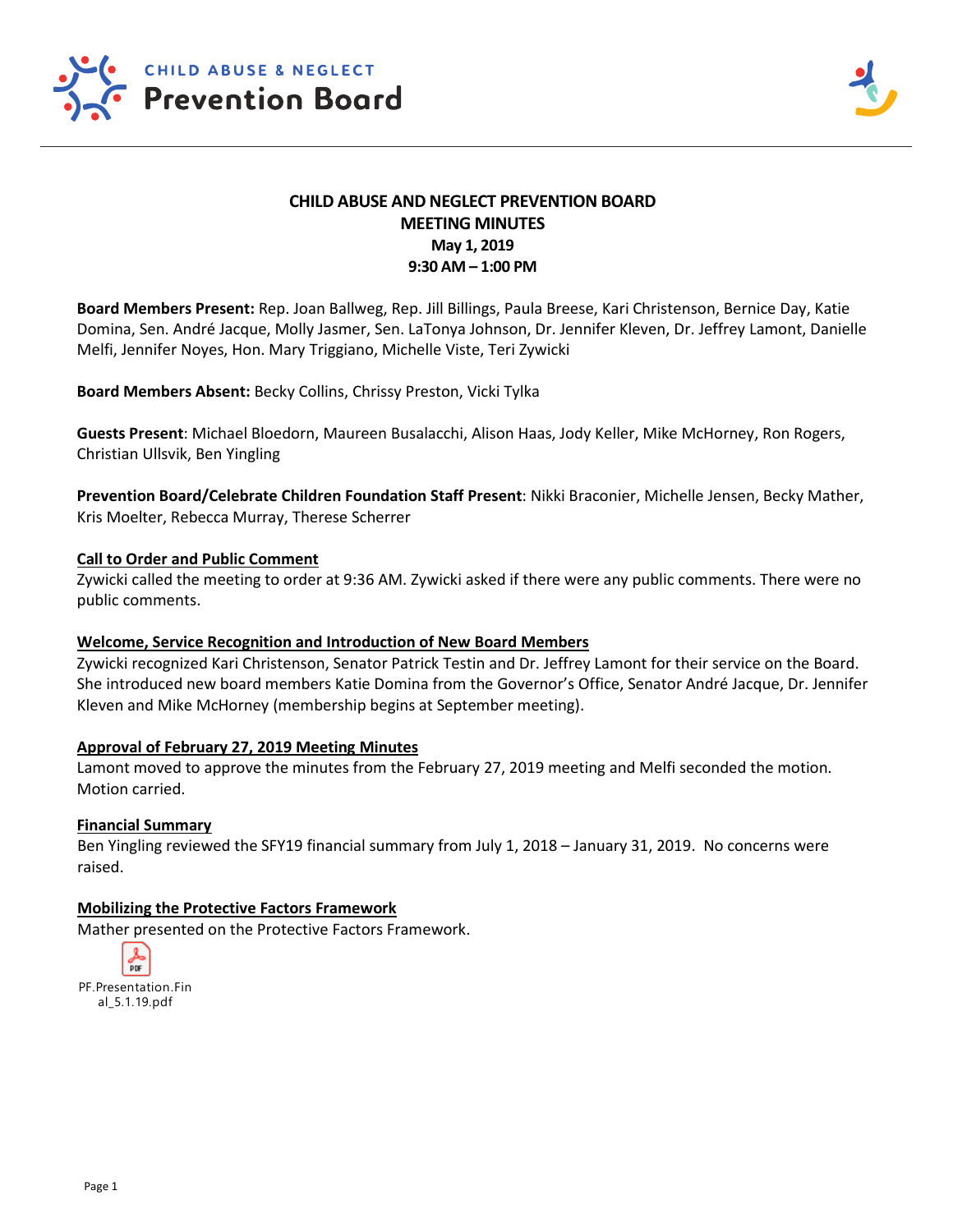

## **Community Based Child Abuse Prevention (CBCAP) Federal Grant Application**

Jensen and Murray shared the draft federal grant application. No concerns were raised.

### **Grants Committee Report**

#### **1. SFY 20 Evidence-Based Parent Education Grant Letters of Intent**

- **A. Capacity Building Evidence-based Parent Education**
	- **Greater Watertown Community Health Foundation** Christenson moved to approve issuing a letter of intent to the Greater Watertown Community Health Foundation and Johnson seconded the motion. Breese and Noyes recused themselves. Jacque was not in attendance. Motion carried.
	- **Family Resource Center, Inc.** Kleven moved to approve issuing a letter of intent to the Family Resource Center, Inc. and Jasmer seconded the motion. Breese and Noyes recused themselves. Jacque was not in attendance. Motion carried.

### **B. Sustaining Evidence-based Parent Education**

- **The Parenting Place** Melfi moved to approve issuing a letter of intent to The Parenting Place and Viste seconded the motion. Billings and Breese recused themselves. Jacque was not in attendance. Motion carried.
- **Kenosha County Division of Children and Family Services**  Lamont moved to approve issuing a letter of intent to the Kenosha County Division of Children and Family Services and Christenson seconded the motion. Billings and Breese recused themselves. Jacque was not in attendance. Motion carried.
- **Family & Childcare Resources of NEW** Lamont moved to approve issuing a letter of intent to Family & Childcare Resources of NEW and Johnson seconded the motion. Billings and Breese recused themselves. Jacque was not in attendance. Motion carried.
- **The Parenting Network**  Lamont moved to approve issuing a letter of intent to The Parenting Network and Viste seconded the motion. Billings and Breese recused themselves. Jacque was not in attendance. Motion carried.
- **Children's Hospital and Health System**  Lamont moved to approve issuing a letter of intent to Children's Hospital and Health System and Viste seconded the motion. Billings and Breese recused themselves. Jacque was not in attendance. Motion carried.

#### **Legislative Committee Report**

Billings and Moelter presented updates on the budget, legislation, the Child Neglect Workgroup, and the Wisconsin Legislative Children's Caucus.

### **Celebrate Children Foundation Report**

Michael Bloedorn, CCF Chairperson, Scherrer, and Jensen provided an update on the federal Department of Health and Human Services *Community Collaborations to Strengthen and Preserve Families* grant application and the 2019 Healthier Wisconsin Partnership Program Call for Proposals. Jensen presented the annual Prevention Board-CCF contract. Noyes moved to approve the contract and Lamont seconded the motion. Jacque and Melfi were not in attendance. Motion carried.